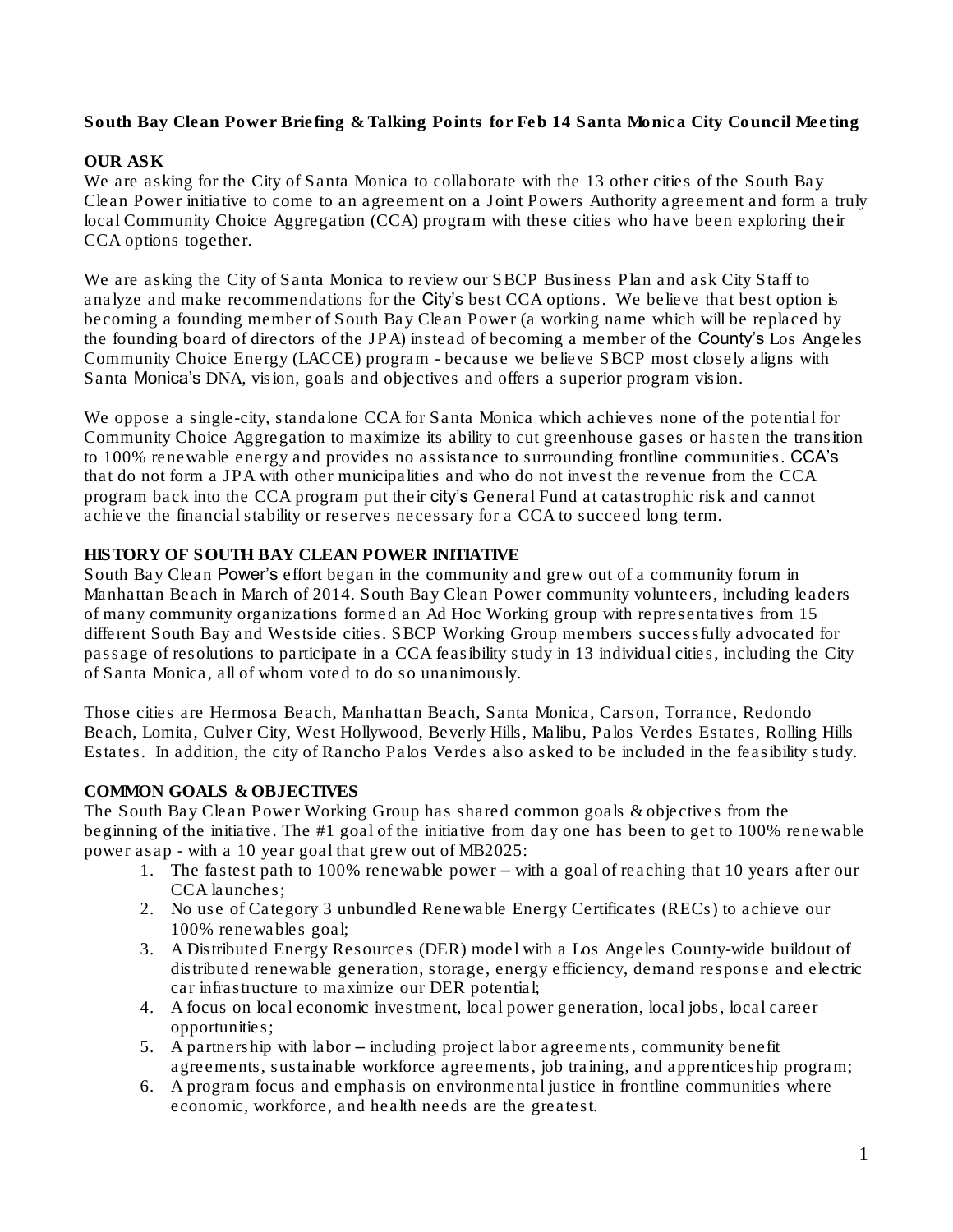Achieving these admittedly ambitious but necessary goals and objectives here in Los Angeles County will take an innovative next generation Community Choice Aggregation program, one that leverages not only the best practices of other California CCAs but also our most successful and effective municipal utilities. SBCP is offering that program - the County of Los Angeles is not.

#### SBCP's SANTA MONICA PARTNERSHIP

Santa Monica's Dean Kubani reached out to SBCP unsolicited in 2014 and has been an integral member of the Working Group as have Katharine King and Cris Gutierrez. Santa Monica's inclusion was immediately and enthusiastically embraced by SBCP.

SBCP's CCA workshop done in 2015 for Climate Action Santa Monica in which we partnered with the Local Energy Aggregation Network (LEAN) to deliver the CCA overview (included- zero participation from County.)

# 3 UNIVERSITY STUDIES SUPPORT

There has been published support for SBCP in 3 different university studies - two of them done by Juan Matute's UCLA Practicum students, and one done by the USC Capstone project - produced for the cities of Hermosa Beach, Santa Monica and Torrance all recommend our cities working together.

#### HISTORIC & UNPRECENDNTED PARNTERSHIP WITH LABOR

As part of its core strategy, SBCP has initiated, cultivated developed and maintained a unique and close partnership with the labor union most critical to CCA success, the International Brotherhood of Electrical Workers (IBEW 11) as well as the Los Angeles Chapter of the National Electrical Contractors Association (NECA) who have provided funding for expenses and expert consultants to produce assistance in drafting JPA and Business Plan documents as well as the video we produced on behalf of the LA County program at our own expense: <https://youtu.be/MGXrjIYG4Rw>

# COMMITMENT TO LOCAL, DISTRIBUTED ENERGY RESOURCES

SBCP's Distributed Energy (DER) focus and commitment - Only SBCP is advocating for maximum buildout of our DER infrastructure including distributed renewable generation, energy efficiency on steroids, energy storage, demand response and electric vehicles and has a step by step a plan to achieve it based on proven models. DER is where the economic and workforce development for cities comes from, this is where the power industry is headed, this is where the opportunity for local build out of resources is and how we achieve resiliency/safety/homeland security benefits.

# ENVIRONMENTAL JUSTICE FOR FRONTLINE COMMUNITIES

South Bay Clean Power wasn't created to simply help upscale L.A. coastal communities lower their electric bills and get paid for their solar production. It was created as a true partnership between coastal communities and their neighbors in adjoining communities who are bearing the brunt of fossil fuel pollution's serious damage to health and quality of life. Front line, ethnically diverse, working class communities like Carson, Torrance, Lomita and others where oil production and toxic heavy industry have been the norm and had the worst impacts, will benefit most from the economic and workforce development opportunities in a local, DER-committed Community Choice Power program like the model SBCP has proposed. This has been a core objective of our effort from day one.

# PARTNERS, ALLIES, &, SUPPORTERS

SBCP has two and 1/2 years of experience and work educating, informing, engaging and promoting CCA both in LA County and beyond. SBCP has developed considerable expertise and relationships including those with Southern California Edison and the state's already operating CCAs including -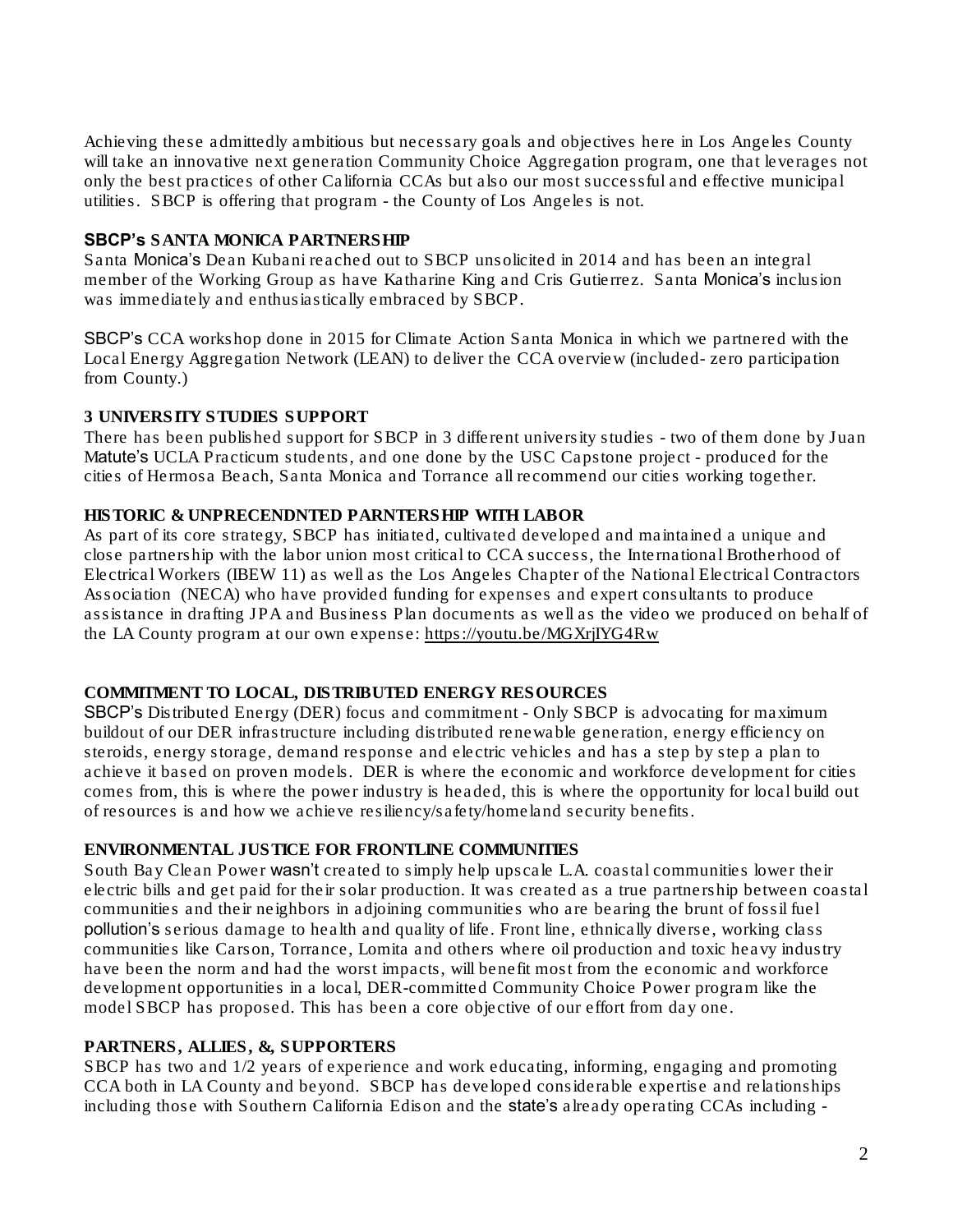Marin Clean Energy, Sonoma Clean Power, Lancaster Choice Energy, Peninsula Clean Energy, Alameda County's CCA, and the Redwood Coast Energy Authority. SBCP also has ongoing relationships with members and staff of the California Public Utilities Commission, Senator Ben Allen and his staff, Congressman Ted Lieu's staff, Congresswoman Nanette Barragan.

SBCP is represented on the Steering Committee of the statewide CCA coalition, California Alliance for Clean Power and is a founding member of this organization which grew out of the successful statewide coalition to defeat AB 2145 in 2014.

#### WORKING WITH THE COUNTY OF LOS ANGELES

South Bay Clean Power's has worked with the LA County Board of Supervisors since November of 2014 when we started meeting with staff in Knabe and Kuehl's office to brief them on our efforts and seek their support. SBCP solicited the Board of Supervisors to have the County fund a feasibility study and assign County staff explore CCA options.

After our first meeting, SBCP was recruited by the County's Internal Services Department (ISD) to produce and deliver CCA briefings to eligible cities. In addition, SBCP, at the written request of ISD's staff in 2015 successfully solicited the support and participation of labor, academia and NGOs in the County's CCA task force.

A PUBLIC POWER INDUSTRY BEST PRACTICES APPROACH TO WORKING TOGETHER SBCP wants to collaborate with the County on CCA and benefit from the economies of scale possible in power procurement, data management and back office services - but there are no advantages of doing so through a mega-JPA established by the County with the potential for 85 Board members which cannot deliver local representation for each eligible city.

SBCP prefers to collaborate with the County and other regional CCAs (like the one being discussed on Long Beach) in LA County through the same model that municipal utilities throughout the state of California use - a JPA of CCAs. This model is detailed and explained in the South Bay Clean Power business plan being released this week.

SBCP delivered a JPA draft to cities in November based on best practices from California's other operating CCAs as a discussion starting document for cities to review and offer input on.

# POOR EXPERIENCE WORKING WITH COUNTY'S ISD STAFF

Los Angeles County's Internal Services Department staff and the consultants they chose conducted 12 months of nonproductive task force meetings in which no tasks were assigned, no committees formed, and no cities were engaged with. Over the course of a year, ISD staff offered only a JPA draft which expressly forbid any city's elected representatives from serving on its JPA board of directors. Input provided by SBCP was ignored and never responded to.

LA County's CCA Business Plan (delivered in July of 2016) was written by consultants with no expertise or experience in Community Choice Aggregation programs who were designated without responding to an RFP. The lead consultant chosen by the County to supervise the project is owned by the Gas Technology Institute, a natural gas industry trade organization.

The County's CCA Business Plan was severely flawed and rebutted by SBCP's 64 page [response](https://southbaycleanpower.files.wordpress.com/2016/09/sbcp-lacce-biz-plan-comments-082016-final.pdf) whose recommendations were adopted in the County motion. The County is still employing these same consultants on CCA.